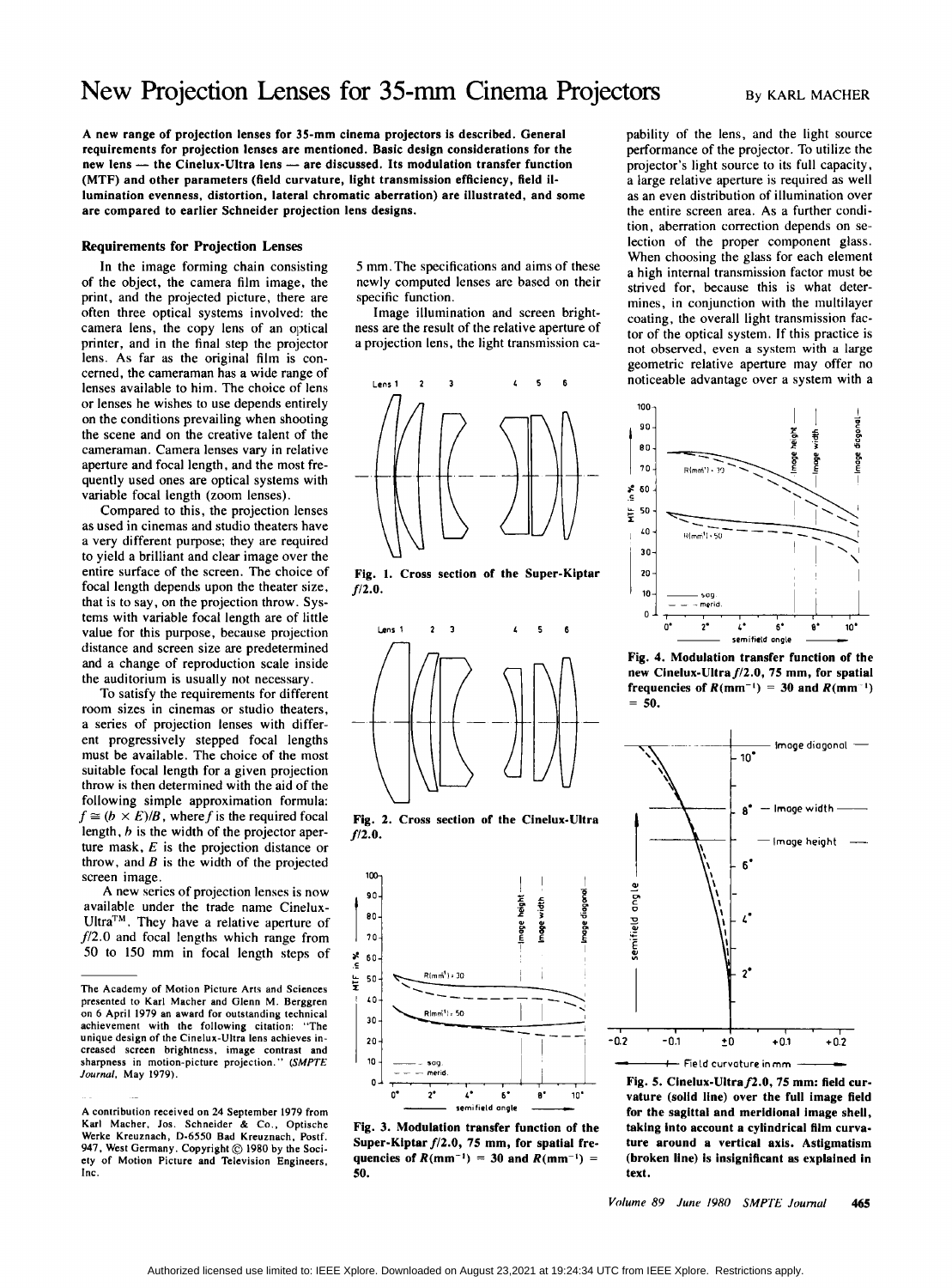

**Fig. 6. Light transmission of the new optical design as a function of wavelength.** 

smaller aperture but with more favorable glass selection.

## **Optical Design**

In trying to attain a superior image quality of the projected picture area at a relative aperture of  $f/2.0$ , starting from a picture format of  $21.3 \times 18$  mm, the optical designer must define a number of lens elements having specific shapes in order to achieve equalized correction of aberrations. With a three-element four-lens construction of the Petzval type adequate image forming efficiency is attainable, as demonstrated by the earlier Kiptar series. If higher quality is demanded, at least a sixlens system becomes necessary. A design in the form of the Gauss double lens proved especially favorable. This general design was the basis on which the earlier Super-Kiptar<sup>TM</sup>  $f/2.0$  had been developed (Fig. 1). This basic form has been retained for the new Cinelux-Ultra system (Fig. 2); in the new lens system, however, new design concepts have yielded significant improvements in performance. cepts have yielded significant improve-<br>hts in performance.<br>Both systems — the Super-Kiptar and<br>Ginalus Ultra contain four converse

ments in performance.<br>Both systems — the Super-Kiptar and<br>the Cinelux-Ultra — contain four converg-<br>incluses in the container formed. ing lenses in the outer positions (lenses **<sup>1</sup>** and 2, and lenses *5* and 6). and two diverging lenses with their concave surfaces facing each other (lenses 3 and **4).** Lens elements 2 and 3, and **4** and 5, are deliberately not cemented as is usual in the Gaussian form. This prevents damage to the cemented elements due to heat from the light source. **Also,** in the new design, this use of uncemented elements permits optimum correction of aberrations.

field at infinity.

When the film passes through the projector gate, the film plane usually curves across its width to a depth of from 0.10 to 0.20 mm. To compensate for this, an equivalent field curvature correction was built into the optical system. (Today's optical designer benefits, of course, from the use of computers and their associated programs.)

#### **Imaging Performance**

Let us take the Cinelux-Ultra f/2.0, 75 mm, as an illustrative example. For many years now the modulation transfer function (MTF) has been used to characterize the performance of optical systems. It describes the contrast within projected sine wave images of various specific spatial frequencies. Thus, we may define a contrast factor, *K,* as

$$
K = \frac{(I_{\max} - I_{\min})}{(I_{\max} + I_{\min})}
$$

where  $I_{\text{max}}$  is the maximum screen illumination (or brightness) and *I<sub>mln</sub>* is the minimum screen illumination (or brightness) for a given spatial frequency. For  $I_{\min} = 0$ , the value of *K* is 1, and for  $I_{\text{max}} = I_{\text{min}}$  the value of *K* is 0.

**Fig. 7. Illumination distribution of the new design over the image** 

The MTF specifications for the Super-Kiptar  $f/2.0$ , 75 mm, and the Cinelux-Ultra f72.0, **75** mm, are shown in Figs. 3 and **4.**  These graphs apply for an infinity setting with spatial frequencies of 30 and 50 line pairs per millimeter (abbreviated Lp/mm or mm<sup>-1</sup>) respectively at the film gate, with white light, and with the above described film curvature taken into account. Figure 5 shows that in the picture with a horizontal angle of **8"** the film curvature is about 0.10 mm, while the astigmatism, i.e. the difference between the sagittal and the meridional image shell, is insignificant.

The decided advantage of the new design can be clearly seen from the MTF graphs (Figs. 3 and **4);** especially interesting is the relation of the value at the image center to the value at the full width **(8")** of the image. This particular range is of special importance in evaluating the image quality of the projected picture.

To fully appreciate the efficiency of the new optical system, one may refer to Figs. <sup>6</sup>- 9. Figure **6** shows transmission vs. wavelength throughout the visible spectrum between 400 and 700 nm, with and without a multilayer surface coating; the



Fig. 8. Distortion of the new projection lens over the image field.

*466 SMPTE Journul June I980 Volume 89* 



**Fig. 9. Lateral chromatic aberration of the new optical system over**  the image field of red  $(\lambda = 644 \text{ nm})$  and blue  $(\lambda = 480 \text{ nm})$ , expressed as deviations relative to the green reference color  $(\lambda = 546 \text{ nm})$ .